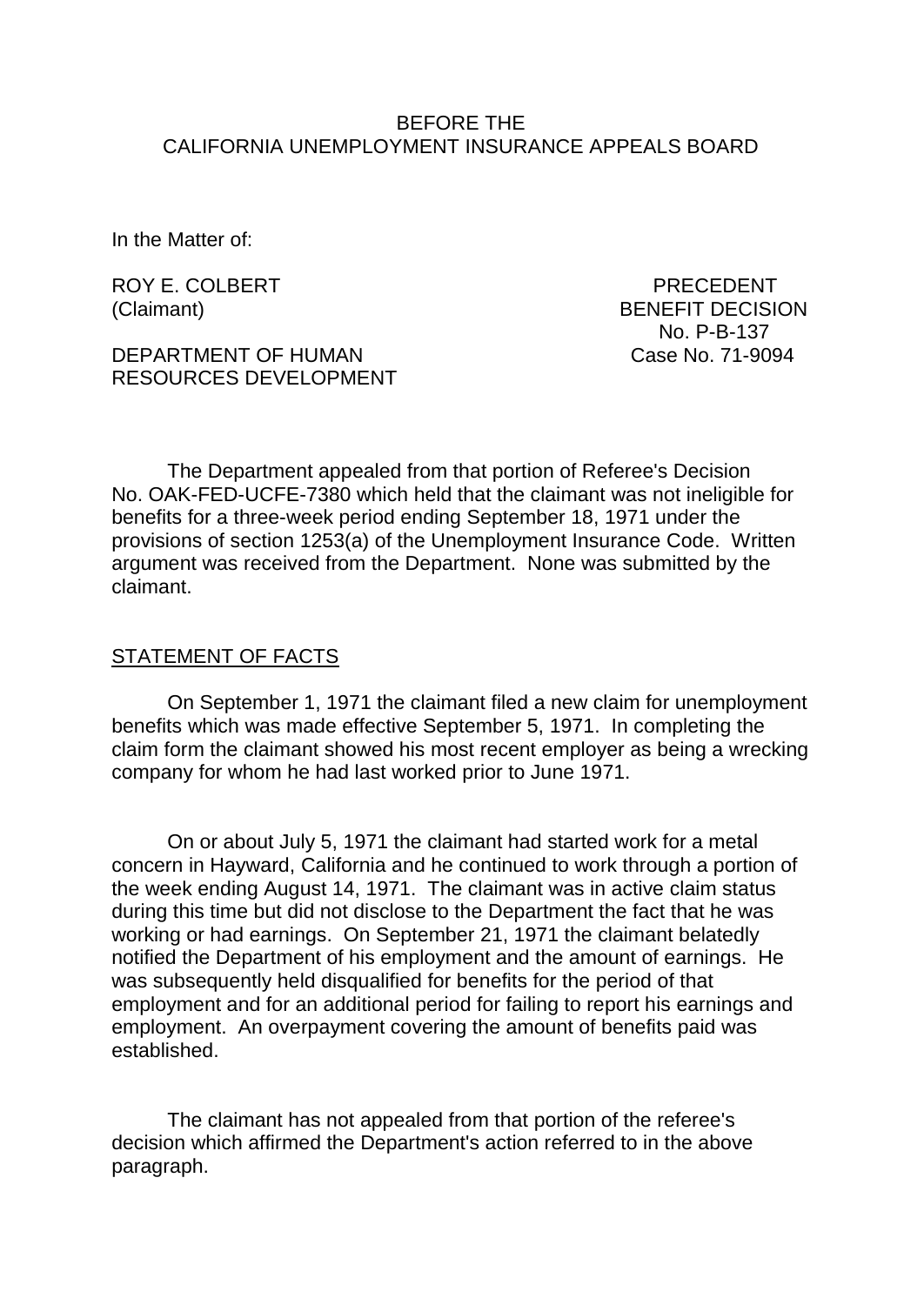The issue to be decided is whether the claimant is ineligible for benefits due to filing an invalid claim for the three-week period ending September 18, 1971 by reason of the fact that he did not disclose his most recent employer at the time of filing his claim on September 1, 1971.

## REASONS FOR DECISION

Section 1253 of the Unemployment Insurance Code provides in part:

"An unemployed individual is eligible to receive unemployment compensation benefits with respect to any week only if the director finds that:

"(a) A claim for benefits with respect to that week has been made in accordance with authorized regulations."

Section 1326-3 of Title 22, California Administrative Code provides:

"A new claim may be filed by any person who has become separated from his work or who is working on a part-time or reduced earnings basis on the effective date for which his claim was filed, and shall set forth that:

"(a) He has become separated from his work or is working on a part-time or reduced earnings basis;

"(b) He registers for work;

"(c) He claims benefits;

"(d) Such other information as the Department may require."

The Department in its written argument contended that in order to discharge its duties to inform California employers of the filing of claims for benefits, it must require a claimant to furnish the name and address of the employer for whom he last worked immediately prior to filing the claim.

In Appeals Board Decision No. P-B-50 we were concerned with the entitlement of an employing unit to notices of administrative action by the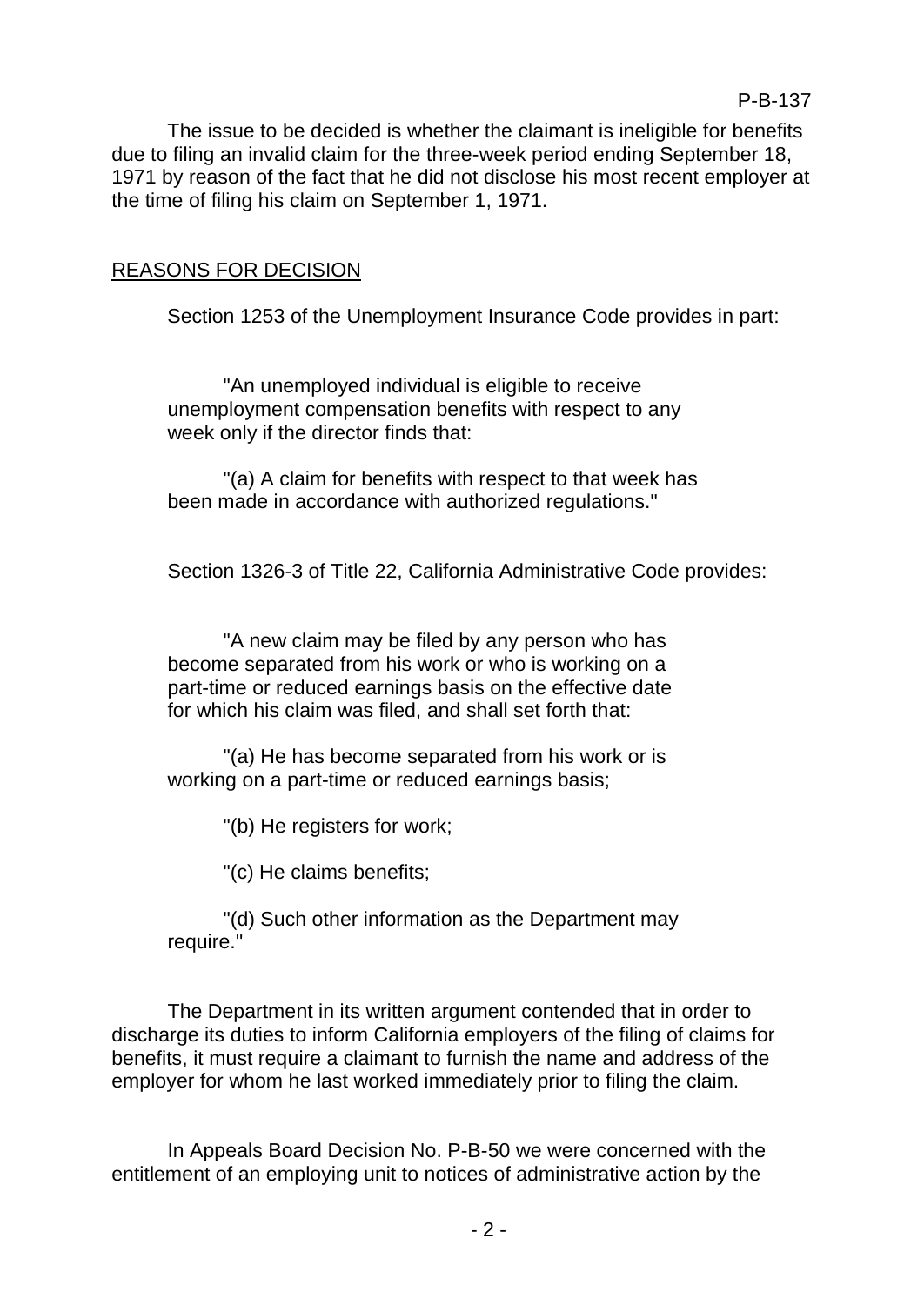Department due to its failure to furnish each and every item set forth in the code and pertinent regulations. We concluded that in dealing with permissive rather than mandatory implementation of legislative intent, we should be guided by the principle of "substantial compliance." This would permit an employer additional time and a reasonable opportunity to correct deficiencies in the submission of information to the Department.

It was further declared that a proper interpretation of the Unemployment Insurance Code looks toward the broadest participation of both claimant and the employer in the process under which the determination of eligibility for benefits is made.

We feel that such a principle of "substantial compliance" exists with respect to the administrative actions and notices of the Department toward claimants, as well as employers. This would require affording an individual the time and opportunity to correct deficiencies in filing claims for benefits rather than cancellation of potentially rightful claims due to a procedural defect.

We can envisage a number of circumstances arising in the course of filing new or additional claims for unemployment benefits wherein a claimant may furnish incorrect or erroneous information. We feel equitable consideration must be given to all parties to meet the substance of the law rather than procedural form. If, thereafter, deficiencies continue to exist or wrongful acts are divulged, appropriate remedies are provided in the code. Among these are application of the provisions of section 1257(a) of the Unemployment Insurance Code, as well as possible prosecution in the courts under section 2101 of the code.

We have previously held under similar circumstances that a claim may be valid when an employing unit is named even though erroneously it is not the most recent employer.

Under the provisions of section 1332.5 of the code there exists the authority to redetermine a claimant's eligibility in any situation wherein fraud, misrepresentation or wilful nondisclosure exists. In the situation where a claimant wilfully and intentionally provides the Department with the incorrect last employer and if the leaving of work was under disqualifying conditions, the Department can redetermine such individual's eligibility for benefits retroactively. Conversely, if the error is due to innocent mistake there would be no retroactive punishment.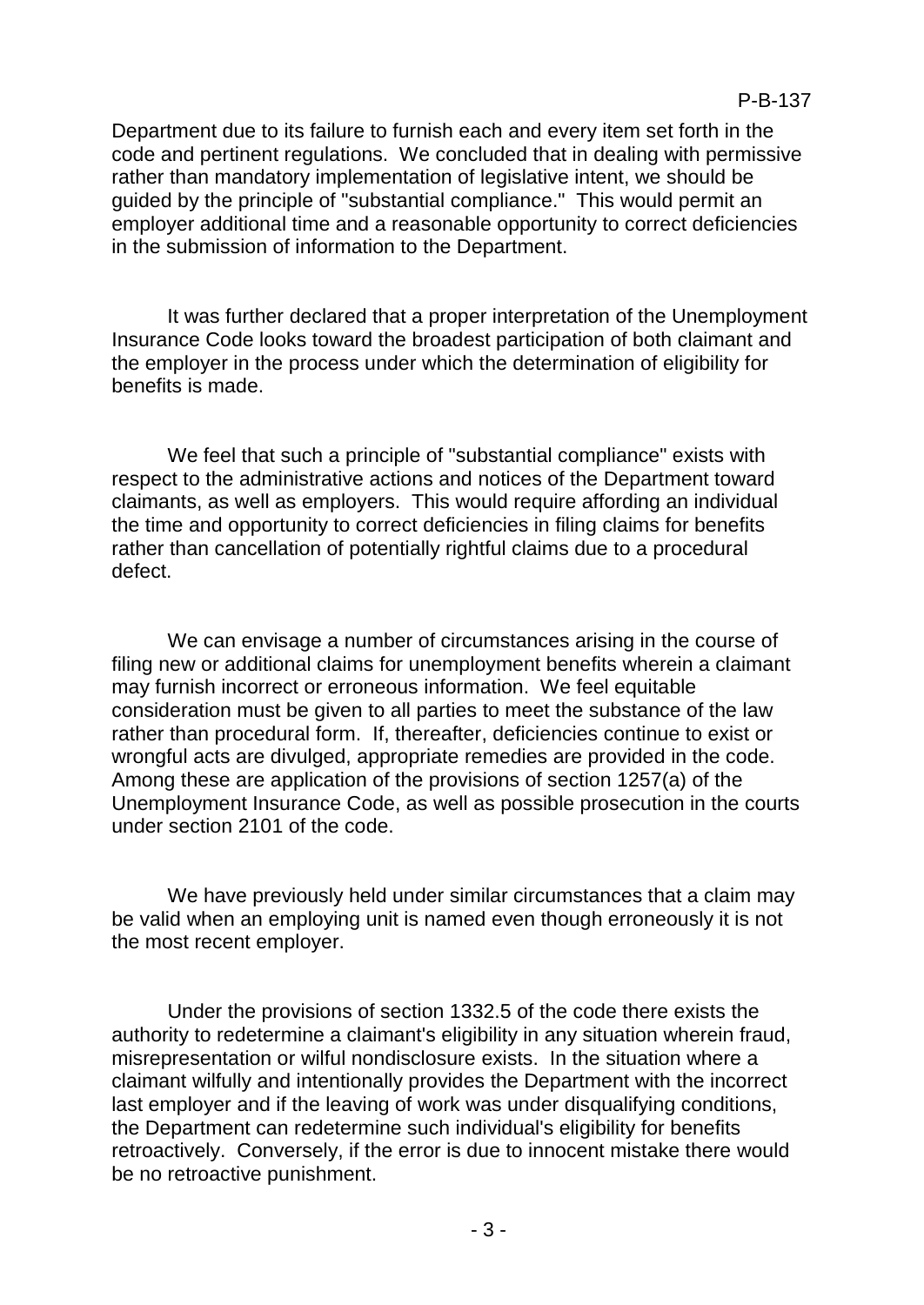In the instant case it is unquestioned that the claimant intentionally misrepresented to the Department the name and address of his last employer. However, in line with prior board holdings, we find that this does not render the claim for benefits invalid under section 1253(a) of the code. We believe that the proper procedure is through the application of section 1257(a).

We are cognizant of the Department's application of the provisions of section 1257(a) with respect to the claimant's failure to report his earnings and employment while claiming benefits. A second disqualification under section 1257(a) of the code as set forth in section 1260(d) would have served no useful purpose as it would have run concurrently with the disqualification already assessed.

Section 1261 of the code states:

"When successive disqualifications under Section 1257 occur, the director may extend the period of ineligibility provided for in Section 1260 for an additional period not to exceed eight additional weeks."

Application of this provision of the code would appear to have been the proper recourse in the case before us.